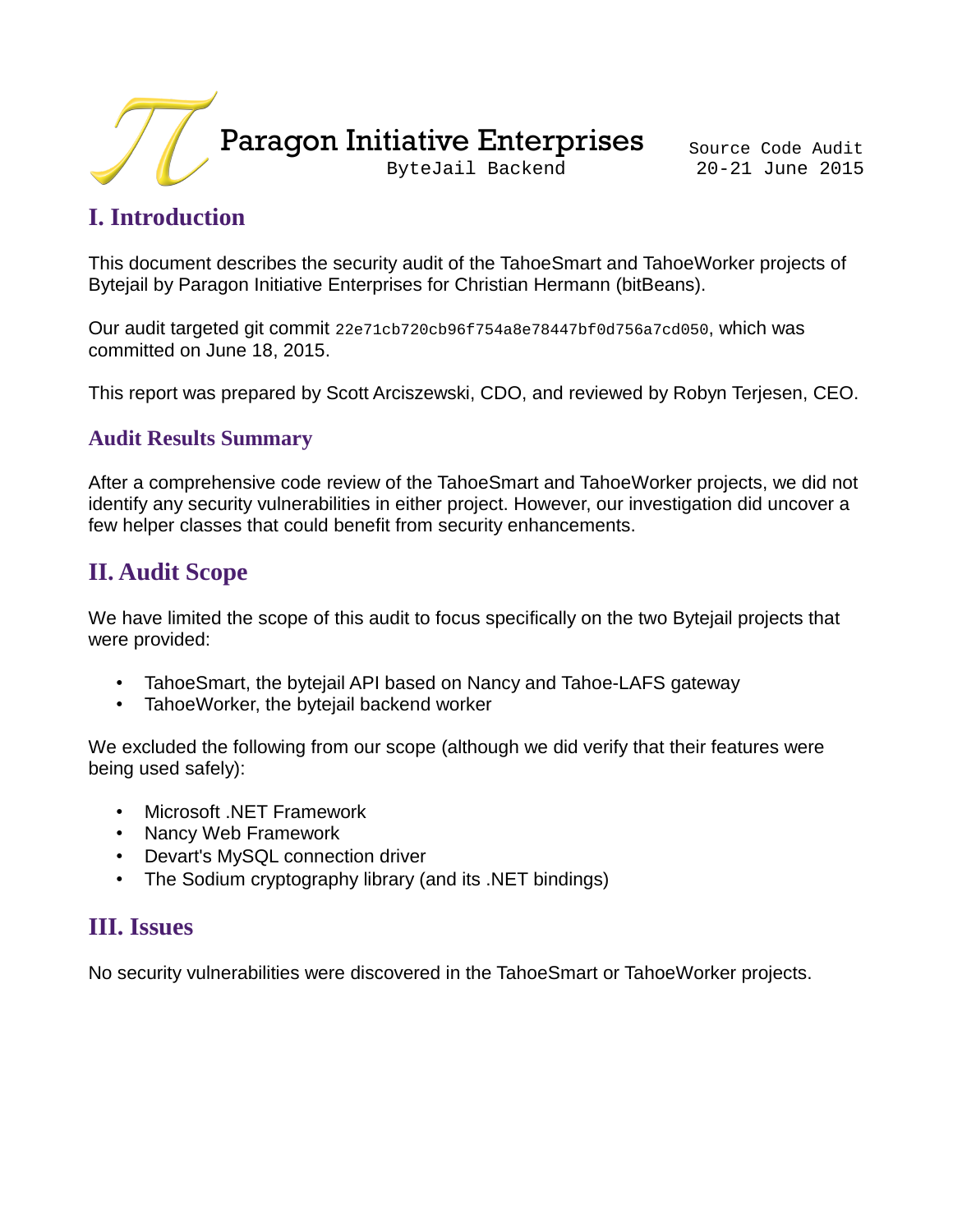

### **IV. Other Findings**

Note: The findings in this section are not necessarily vulnerabilities.

#### **1. Consistently use CSPRNG for new Jail names**

The GetJailName and GetRandomString methods in the TahoeSmart.Helper.Utils class depend on another method called GetRandomNumber. Both methods were marked for migration to libsodium-net (pending a stable release with Sodium.SodiumCore.GetRandomNumber).

GetRandomNumber obtains 4 bytes from a cryptographically secure pseudorandom number generator, converts them into an integer with bit-shifting and binary OR operations, then seeds the (non-cryptographically secure) System.Random class with the 32-bit integer derived from the CSPRNG, and uses that for the output.

Additionally, when GetJailName invoked GetRandomNumber, it did so to select a random value between 1 and 30 out of an array with indices ranging from 0 to 30. As a result, the  $0<sup>th</sup>$ value in the array would never appear in a randomly generated jail name.

We provided a stop-gap solution that generates random integers from the system CSPRNG until the next stable release for libsodium-net is available. Our solution was accepted before this report was completed.

#### **2. Escape Variables Before Concatenating with Shell Command Arguments**

There are many points in both applications where the Shell.ExecuteShellCommand helper is invoked. Although this helper separates the arguments from the command, there were several places which a variable was concatenated with the argument string. None of these variables were escaped for shell meta characters. (Fortunately, none of the variables we analyzed can be controlled by an attacker on the network.) For example:

Shell.ExecuteShellCommand("/bin/sh", "/root/secure/tahoeworker/sign\_bjcfg.sh " + connectionConfigPath);

Because passing arguments to /bin/sh allows multiple commands to execute, if an attacker could remotely set the connectionConfigPath to something like "/some/file; rm -rf / &" (without the previous file existence check failing, which is unlikely), they could make the TahoeWorker process attempt to delete the entire filesystem.

We provided a patch that adds and utilizes an Escape() method to the Shell helper in both projects. Our patch was merged before this report was completed.